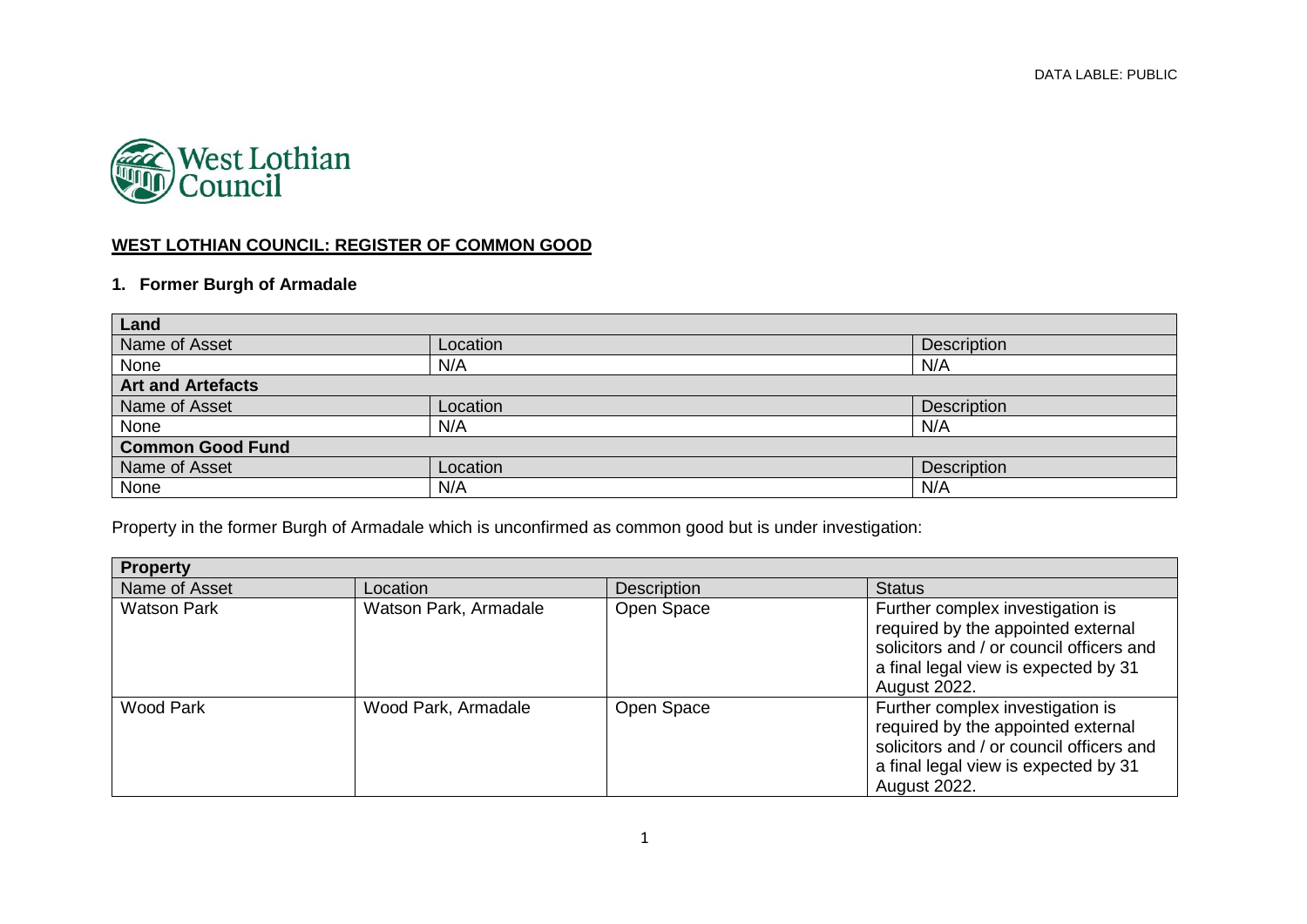| The Black Moss, including<br>the Curling Pond                                | The Black Moss, Armadale   | Open Space                 | Further complex investigation is<br>required by the appointed external<br>solicitors and / or council officers and<br>a final legal view is expected by 31<br>August 2022. |
|------------------------------------------------------------------------------|----------------------------|----------------------------|----------------------------------------------------------------------------------------------------------------------------------------------------------------------------|
| Former council offices on<br><b>East Main Street/South Street</b>            | East Main Street, Armadale | <b>Commercial premises</b> | Further complex investigation is<br>required by the appointed external<br>solicitors and / or council officers and<br>a final legal view is expected by 31<br>August 2022. |
| Football park south of Greig<br>Crescent                                     | Greig Crescent, Armadale   | Open Space                 | Further complex investigation is<br>required by the appointed external<br>solicitors and / or council officers and<br>a final legal view is expected by 31<br>August 2022. |
| Armadale swimming pool                                                       | North Street, Armadale     | <b>Swimming Pool</b>       | Further complex investigation is<br>required by the appointed external<br>solicitors and / or council officers and<br>a final legal view is expected by 31<br>August 2022. |
| The Town Council chamber<br>furniture (chairs still used at<br>the Gala Day) | N/A                        | Furniture                  | Further complex investigation is<br>required by the appointed external<br>solicitors and / or council officers and<br>a final legal view is expected by 31<br>August 2022. |
| Site of former library site                                                  | West Main Street, Armadale | Vacant land                | Investigations are substantially<br>complete and a final legal view is<br>expected by 30 April 2022.                                                                       |
| Air raid shelter near the<br>garden centre                                   | Armadale                   | <b>Building</b>            | Further complex investigation is<br>required by the appointed external<br>solicitors and / or council officers and<br>a final legal view is expected by 31<br>August 2022. |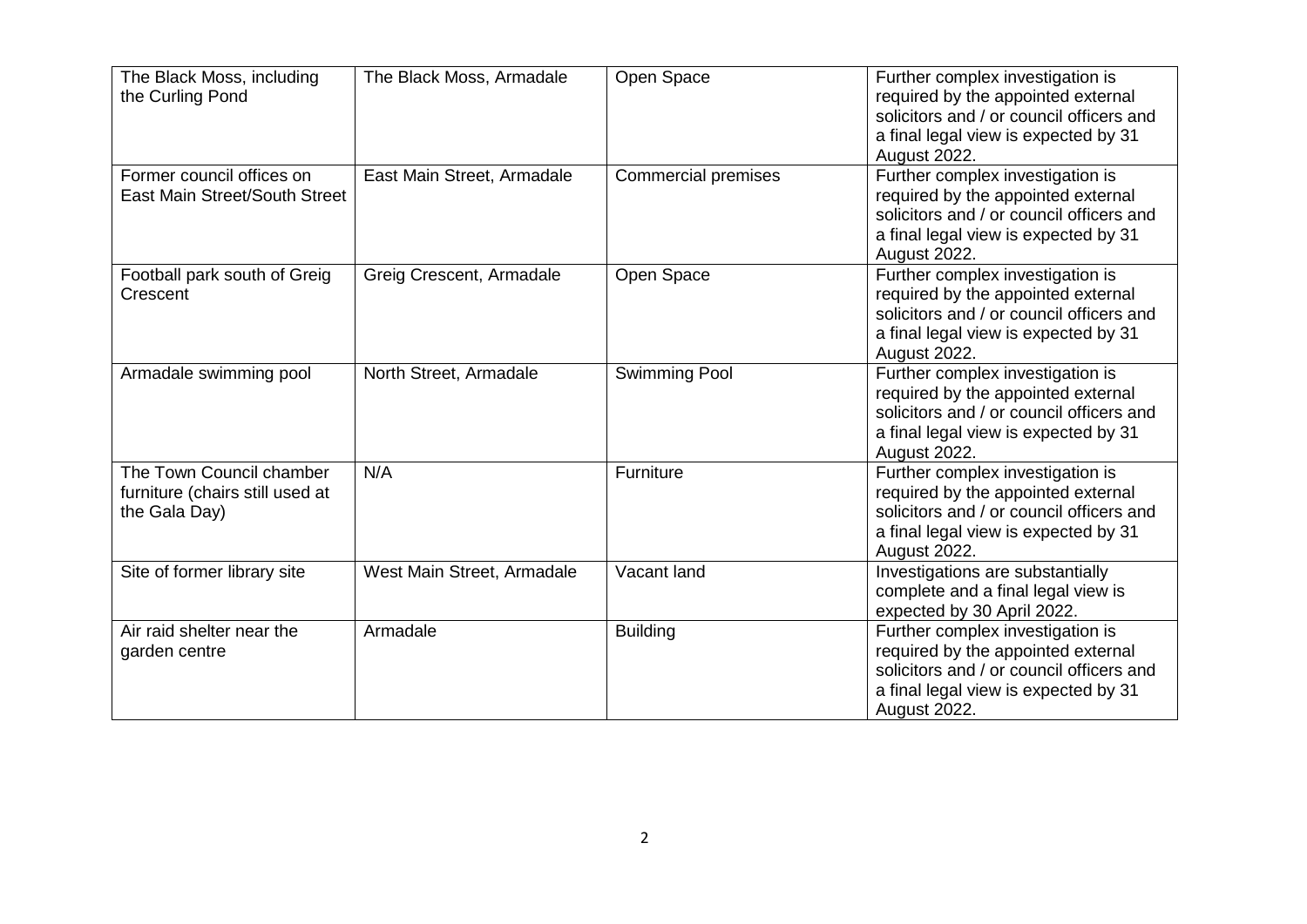## **2. Former Burgh of Bathgate**

| Land                     |          |                    |  |
|--------------------------|----------|--------------------|--|
| Name of Asset            | Location | <b>Description</b> |  |
| None                     | N/A      | N/A                |  |
| <b>Art and Artefacts</b> |          |                    |  |
| Name of Asset            | Location | Description        |  |
| None                     | N/A      | N/A                |  |
| <b>Common Good Fund</b>  |          |                    |  |
| Name of Asset            | Location | Description        |  |
| None                     | N/A      | N/A                |  |

Property in the former Burgh of Bathgate which is unconfirmed as common good but is under investigation:

| <b>Property</b>            |                                                |                      |                                                                                                                                                                            |
|----------------------------|------------------------------------------------|----------------------|----------------------------------------------------------------------------------------------------------------------------------------------------------------------------|
| Name of Asset              | Location                                       | <b>Description</b>   | <b>Status</b>                                                                                                                                                              |
| The Knock Hill             | Bathgate Hills, Bathgate                       | Open space           | Investigations are substantially<br>complete and a final legal view is<br>expected by 30 April 2022.                                                                       |
| The Burgh Muir             | Muir Road, Bathgate                            | Open space           | Investigations are substantially<br>complete and a final legal view is<br>expected by 30 April 2022.                                                                       |
| <b>Kirkton Park</b>        | Edinburgh Road, Bathgate                       | Open space           | Further complex investigation is<br>required by the appointed external<br>solicitors and / or council officers and<br>a final legal view is expected by 31<br>August 2022. |
| <b>Meadow Park</b>         | Glasgow Road, Bathgate                         | Open space           | Investigations are substantially<br>complete and a final legal view is<br>expected by 30 April 2022.                                                                       |
| <b>Boghead Cemetery</b>    | Hardhill Road, Bathgate                        | Operational cemetery | Investigations are substantially<br>complete and a final legal view is<br>expected by 30 April 2022.                                                                       |
| Little Boghead Nature Park | Littleboghead (off Whitburn<br>Road, Bathgate) | Nature reserve       | Further complex investigation is<br>required by the appointed external<br>solicitors and / or council officers and                                                         |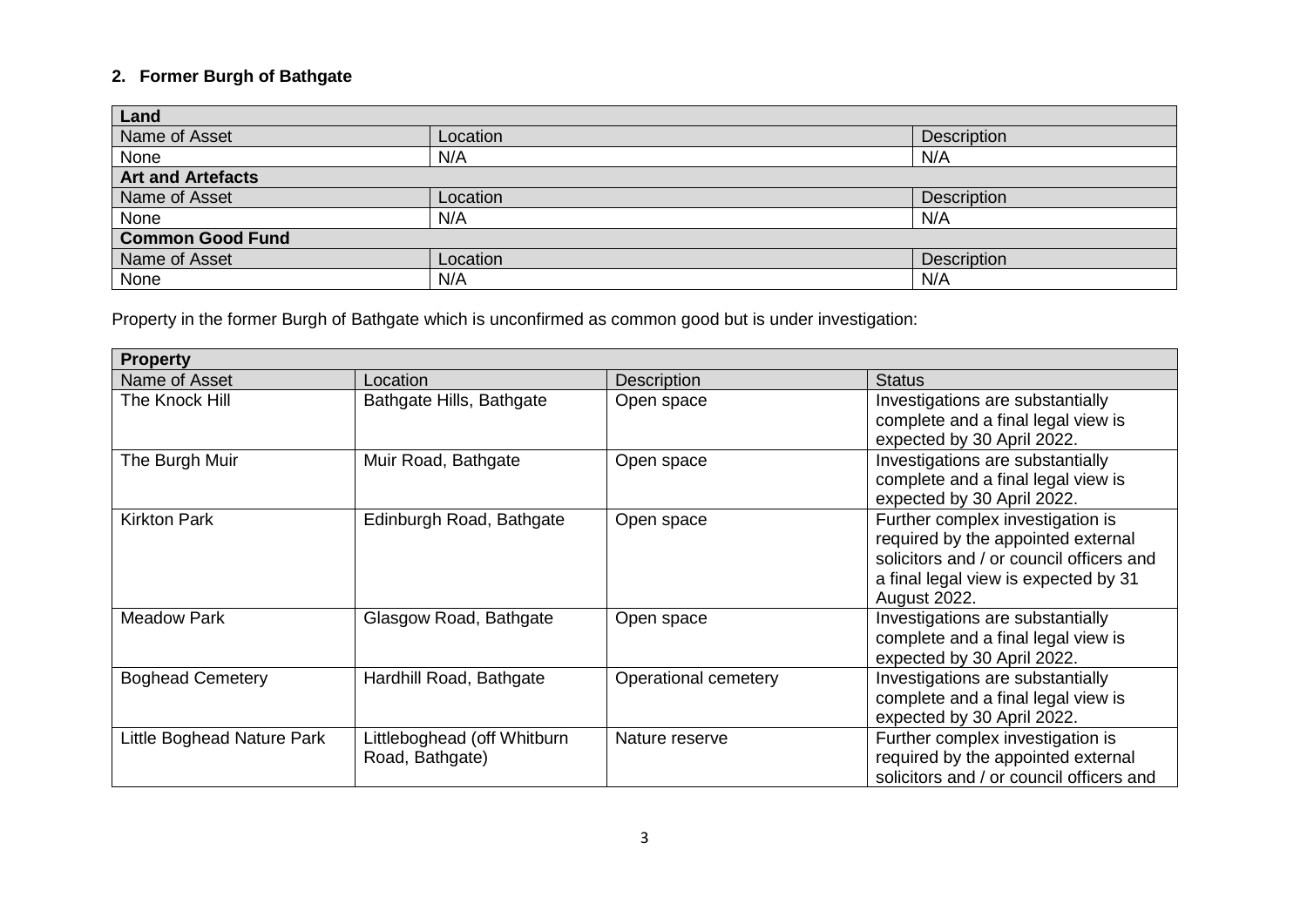|                                                                                                            |                                                                                              |                               | a final legal view is expected by 31<br>August 2022.                                                                                                                       |
|------------------------------------------------------------------------------------------------------------|----------------------------------------------------------------------------------------------|-------------------------------|----------------------------------------------------------------------------------------------------------------------------------------------------------------------------|
| The Showpark                                                                                               | Glasgow Road, Bathgate                                                                       | Open space                    | Investigations are substantially<br>complete and a final legal view is<br>expected by 30 April 2022.                                                                       |
| <b>Bathgate Cemetery</b>                                                                                   | Glasgow Road, Bathgate                                                                       | Operational cemetery          | Investigations are substantially<br>complete and a final legal view is<br>expected by 30 April 2022.                                                                       |
| Park land/former railway track<br>to Balbardie Colliery                                                    | <b>Millburn Road Turner Street</b><br>(to the rear of Cochrane Street<br>and Lothian Street) | Open space                    | Investigations are substantially<br>complete and a final legal view is<br>expected by 30 April 2022.                                                                       |
| Land that council buildings<br>are sited on                                                                | South Bridge Street, Bathgate                                                                | Site of operational buildings | Investigations are substantially<br>complete and a final legal view is<br>expected by 30 April 2022.                                                                       |
| Land on which the John<br><b>Newland Memorial Stands</b>                                                   | Main Street, Bathgate                                                                        | Open space                    | Investigations are substantially<br>complete and a final legal view is<br>expected by 30 April 2022.                                                                       |
| Land on which Bathgate High<br>Church is sited                                                             | Gideon Street, Bathgate                                                                      | Site of church                | Further complex investigation is<br>required by the appointed external<br>solicitors and / or council officers and<br>a final legal view is expected by 31<br>August 2022. |
| <b>Guildiehaugh Depot</b><br>(including land formerly used<br>as playing fields for St.<br>Mary's Academy) | Between Bathgate Golf<br>Course and the railway line,<br>Blackburn Road, Bathgate            | Open space                    | Further complex investigation is<br>required by the appointed external<br>solicitors and / or council officers and<br>a final legal view is expected by 31<br>August 2022. |
| The grounds whereon the<br>"Chapel Well" stands                                                            | Marjoribanks Street / Balbardie<br>Road, Bathgate                                            | Open space                    | Investigations are substantially<br>complete and a final legal view is<br>expected by 30 April 2022.                                                                       |
| Land where the War<br>Memorial was previously<br>sited                                                     | Wallace Road, Bathgate                                                                       | Open space                    | Further complex investigation is<br>required by the appointed external<br>solicitors and / or council officers and<br>a final legal view is expected by 31<br>August 2022. |
| The McLagan Drinking<br>Fountain                                                                           | George Place, Bathgate                                                                       | <b>Public Area</b>            | Further complex investigation is<br>required by the appointed external<br>solicitors and / or council officers and                                                         |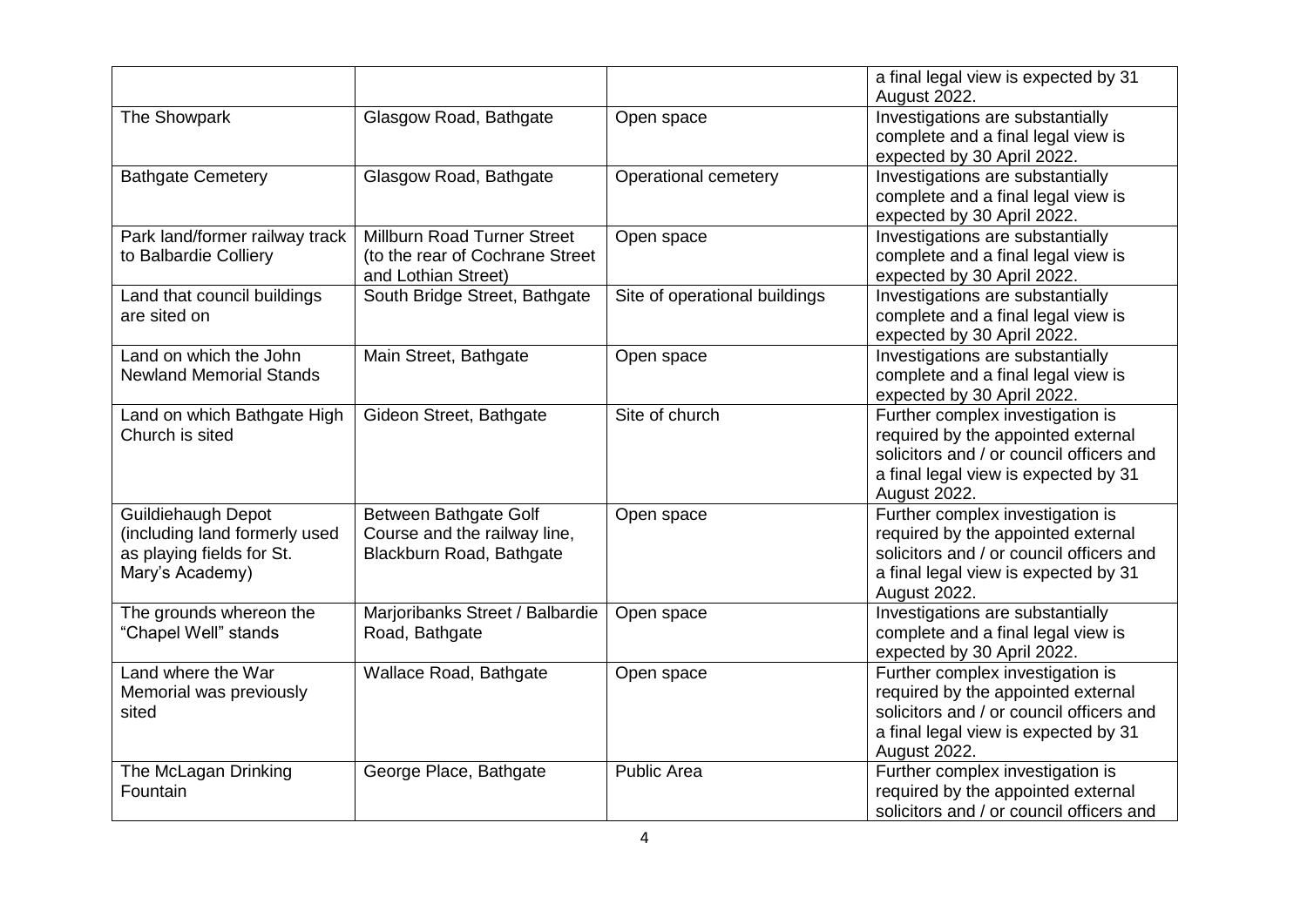|                                                                                                               |                                                 |                      | a final legal view is expected by 31<br>August 2022.                                                                                                                       |
|---------------------------------------------------------------------------------------------------------------|-------------------------------------------------|----------------------|----------------------------------------------------------------------------------------------------------------------------------------------------------------------------|
| The Provost's Lamp                                                                                            | Marjoribanks Street, Bathgate                   | Open Space           | Investigations are substantially<br>complete and a final legal view is<br>expected by 30 April 2022.                                                                       |
| The Statue of Robert Burns                                                                                    | Bathgate Partnership Centre,<br><b>Bathgate</b> | Open Space           | Further complex investigation is<br>required by the appointed external<br>solicitors and / or council officers and<br>a final legal view is expected by 31<br>August 2022. |
| <b>Acredale Car Park</b>                                                                                      | Hopetoun Lane, Bathgate                         | <b>Car Park</b>      | Further complex investigation is<br>required by the appointed external<br>solicitors and / or council officers and<br>a final legal view is expected by 31<br>August 2022. |
| <b>Mansefield Street Car Park</b>                                                                             | Mansefield Street, Bathgate                     | <b>Car Park</b>      | Further complex investigation is<br>required by the appointed external<br>solicitors and / or council officers and<br>a final legal view is expected by 31<br>August 2022. |
| Area of grass land/trees to<br>the rear of the houses on<br><b>Lothian Street and Dundas</b><br><b>Street</b> | Lothian Street, Bathgate                        | Open Space           | Further complex investigation is<br>required by the appointed external<br>solicitors and / or council officers and<br>a final legal view is expected by 31<br>August 2022. |
| <b>Windyknowe Swing Park</b>                                                                                  | Windyknowe Crescent,<br><b>Bathgate</b>         | <b>Public Park</b>   | Investigations are substantially<br>complete and a final legal view is<br>expected by 30 April 2022.                                                                       |
| Creamery Park, Hardhill<br>Road                                                                               | Hardhill Road, Bathgate                         | <b>Sports Park</b>   | Investigations are substantially<br>complete and a final legal view is<br>expected by 30 April 2022.                                                                       |
| Old Bathgate Parish<br>Church/Kirkton Church,<br>Edinburgh Road.                                              | Edinburgh Road, Bathgate                        | Derelict church yard | Further complex investigation is<br>required by the appointed external<br>solicitors and / or council officers and<br>a final legal view is expected by 31<br>August 2022. |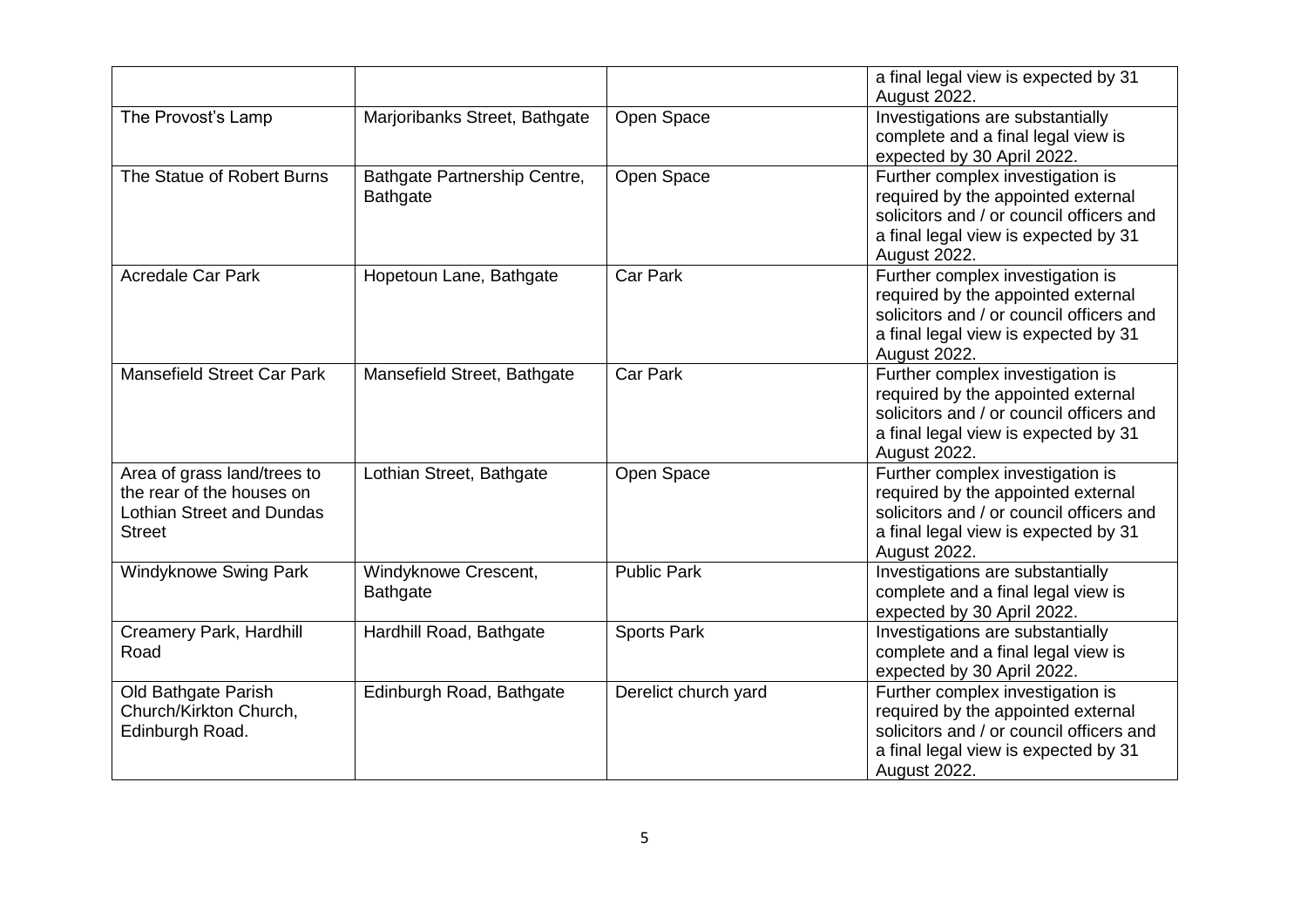| Limefield Public Park and<br>adjacent spare ground                                                          | Limefield Road, Bathgate               | <b>Public Space</b>  | Investigations are substantially<br>complete and a final legal view is<br>expected by 30 April 2022.                                                                       |
|-------------------------------------------------------------------------------------------------------------|----------------------------------------|----------------------|----------------------------------------------------------------------------------------------------------------------------------------------------------------------------|
| Public Park at top of<br>Marchwood Cres.                                                                    | Marchwood Crescent,<br><b>Bathgate</b> | <b>Public Space</b>  | Investigations are substantially<br>complete and a final legal view is<br>expected by 30 April 2022.                                                                       |
| Open space adjacent to<br><b>Bruce Road</b>                                                                 | <b>Bruce Road, Bathgate</b>            | <b>Public Space</b>  | Investigations are substantially<br>complete and a final legal view is<br>expected by 30 April 2022.                                                                       |
| Former Traveller's site at<br>Sibbald's Brae                                                                | Sibbald's Brae, Bathgate               | <b>Housing Site</b>  | Investigations are substantially<br>complete and a final legal view is<br>expected by 30 April 2022.                                                                       |
| Land opposite Tesco on<br><b>Blackburn Road/Leyland</b><br>Road                                             | Blackburn Road, Bathgate               | Open Space           | Investigations are substantially<br>complete and a final legal view is<br>expected by 30 April 2022.                                                                       |
| Playing field at Marina<br>Avenue                                                                           | Marina Avenue, Bathgate                | <b>Public Space</b>  | Further complex investigation is<br>required by the appointed external<br>solicitors and / or council officers and<br>a final legal view is expected by 31<br>August 2022. |
| Park and land at Alexandra<br><b>Drive</b>                                                                  | Alexandra Drive, Bathgate              | <b>Public Space</b>  | Further complex investigation is<br>required by the appointed external<br>solicitors and / or council officers and<br>a final legal view is expected by 31<br>August 2022. |
| Open space land between<br>Whitburn Road and Meadow<br>Park bound by the Bog Burn                           | Meadow Park, Bathgate                  | <b>Public Space</b>  | Further complex investigation is<br>required by the appointed external<br>solicitors and / or council officers and<br>a final legal view is expected by 31<br>August 2022. |
| Land and woodland to the<br>south of Morrisons Store,<br>bound by the railway line and<br>the Boghead Burn. | Whitburn Road, Bathgate                | Open Space           | Further complex investigation is<br>required by the appointed external<br>solicitors and / or council officers and<br>a final legal view is expected by 31<br>August 2022. |
| Woodland and land including<br>the SUDs Ponds Wester Inch                                                   | Leyland Road, Bathgate                 | Open Space/Woodlands | Further complex investigation is<br>required by the appointed external<br>solicitors and / or council officers and                                                         |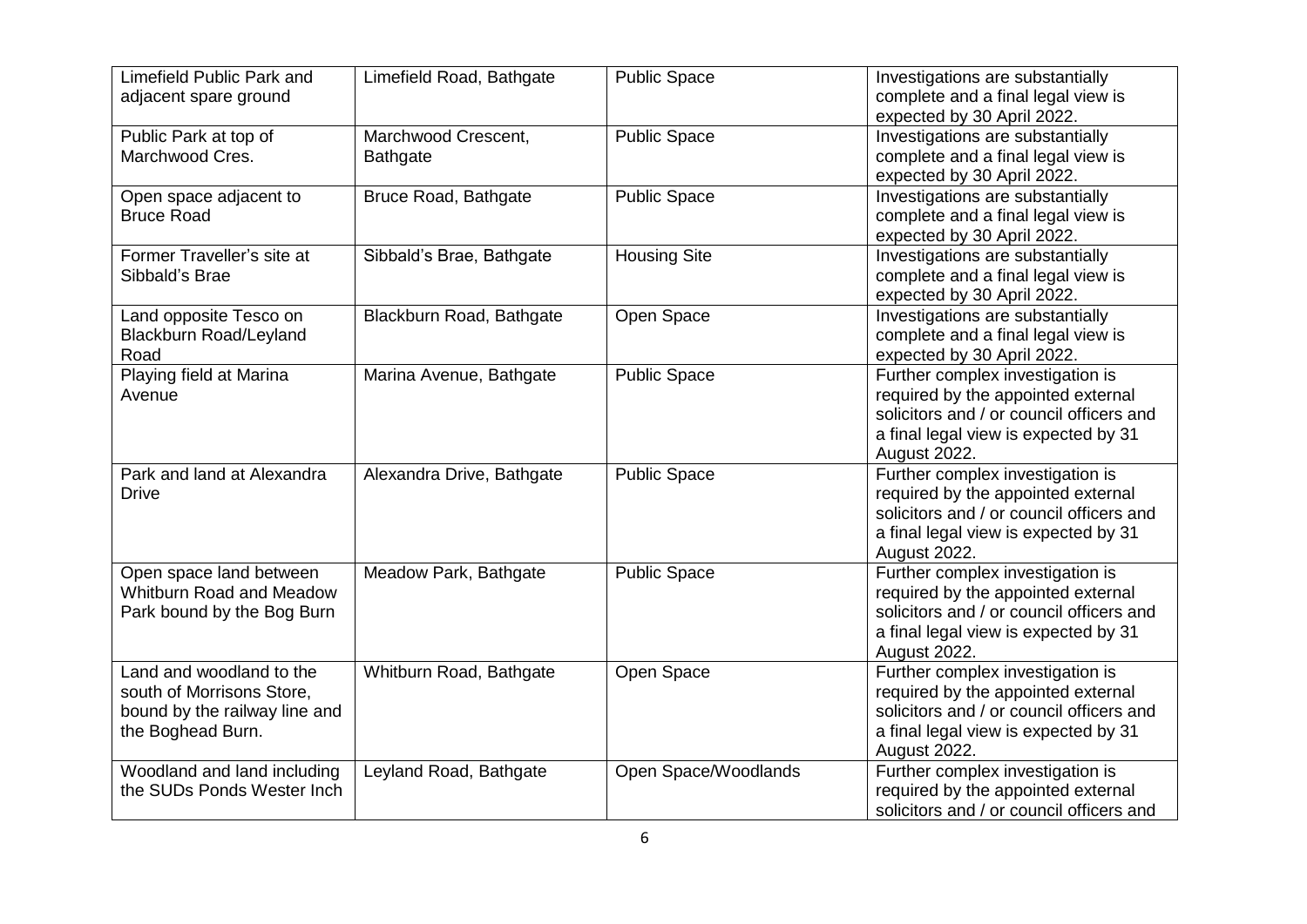|                                                                                                                                                          |                       |                   | a final legal view is expected by 31<br>August 2022.                                                                                                                                                               |
|----------------------------------------------------------------------------------------------------------------------------------------------------------|-----------------------|-------------------|--------------------------------------------------------------------------------------------------------------------------------------------------------------------------------------------------------------------|
| Any artefacts or goods<br>/furniture from the Burgh<br>Councils era                                                                                      | N/A                   | Art and Artefacts | Further complex investigation is<br>required by the appointed external<br>solicitors and / or council officers and<br>a final legal view is expected by 31<br>August 2022.                                         |
| Oil painting titled Alexander<br>Marjoribanks, First Provost of<br>Bathgate (1824-1827) and<br>Trustee of John Newland by<br>Artist John William Rattray | N/A                   | Art and Artefacts | Further complex investigation is<br>required by the appointed external<br>solicitors and / or council officers and<br>a final legal view is expected by 31<br>August 2022.                                         |
| Newlands Memorial Stone,<br>formerly sited at Bathgate<br>Academy and removed to<br>council care at the<br><b>Partnership Centre</b>                     | N/A                   | Art and Artefacts | Further complex investigation is<br>required by the appointed external<br>solicitors and / or council officers and<br>a final legal view is expected by 31<br>August 2022.                                         |
| The Bathgate Provosts Chain<br>of Office                                                                                                                 | N/A                   | Art and Artefacts | Further complex investigation is<br>required by the appointed external<br>solicitors and / or council officers and<br>a final legal view is expected by 31<br>August 2022.                                         |
| The former Burgh Council<br>Chambers "Chairs Of Office"                                                                                                  | N/A                   | Art and Artefacts | Further complex investigation is<br>required by the appointed external<br>solicitors and / or council officers and<br>a final legal view is expected by 31<br>August 2022.                                         |
| Development site BA23<br>at Wester Inch                                                                                                                  | Wester Inch, Bathgate | Development site  | Identified for investigation after the<br>community consultation had ended.<br>Investigations will commence once<br>investigation of the original community<br>consultation representations has been<br>completed. |
| Housing estate incorporating<br>Windyknowe Crescent,<br>Durham Drive, Hardhill Drive,<br>Bathgate                                                        | Windyknowe, Bathgate  | Housing estate    | Identified for investigation after the<br>community consultation had ended.<br>Investigations will commence once<br>investigation of the original community                                                        |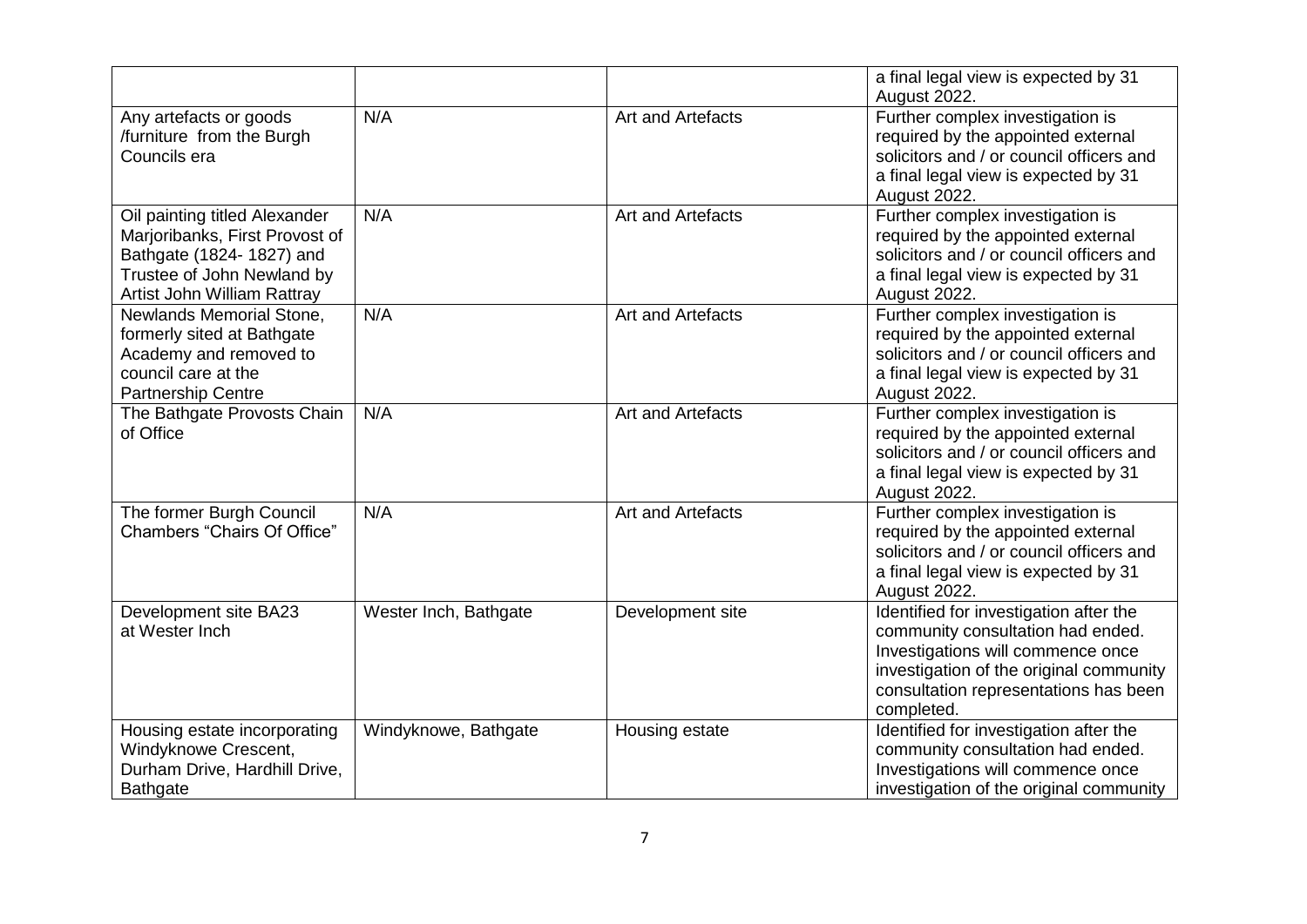|                             |                      |             | consultation representations has been<br>completed.                                                  |
|-----------------------------|----------------------|-------------|------------------------------------------------------------------------------------------------------|
| Site of former public baths | Mid Street, Bathgate | Vacant land | Investigations are substantially<br>complete and a final legal view is<br>expected by 30 April 2022. |

## **3. Former Burgh of Linlithgow**

| Land                             |                                    |                                |
|----------------------------------|------------------------------------|--------------------------------|
| Name of Asset                    | Location                           | <b>Description</b>             |
| None                             | N/A                                | N/A                            |
| <b>Art and Artefacts</b>         |                                    |                                |
| Name of Asset                    | Location                           | <b>Description</b>             |
| <b>Black Bitch Chairs</b>        | Burgh Halls, The Cross, Linlithgow | Furniture located within the   |
|                                  |                                    | Burgh Halls.                   |
| <b>Common Good Fund</b>          |                                    |                                |
| Name of Asset                    | Location                           | <b>Description</b>             |
| Royal Burgh of Linlithgow Common | N/A                                | Common Good Fund for Royal     |
| Good Fund                        |                                    | Burgh of Linlithgow. Cash fund |
|                                  |                                    | of £18,408.17 as at 1 March    |
|                                  |                                    | 2022                           |

Property in the former Burgh of Linlithgow which is unconfirmed as common good but is under investigation:

| <b>Property</b>                     |                                  |                    |                                                                                                      |
|-------------------------------------|----------------------------------|--------------------|------------------------------------------------------------------------------------------------------|
| Name of Asset                       | Location                         | <b>Description</b> | <b>Status</b>                                                                                        |
| <b>Learmonth Gardens</b>            | Learmonth Gardens,<br>Linlithgow | Open Space         | Investigations are substantially<br>complete and a final legal view is<br>expected by 30 April 2022. |
| <b>Rosemount Park</b>               | Rosemount Park, Linlithgow       | Open Space         | Investigations are substantially<br>complete and a final legal view is<br>expected by 30 April 2022. |
| Linlithgow Cemetery (Mains<br>Road) | Mains Road, Linlithgow           | Cemetery           | Investigations are substantially<br>complete and a final legal view is<br>expected by 30 April 2022. |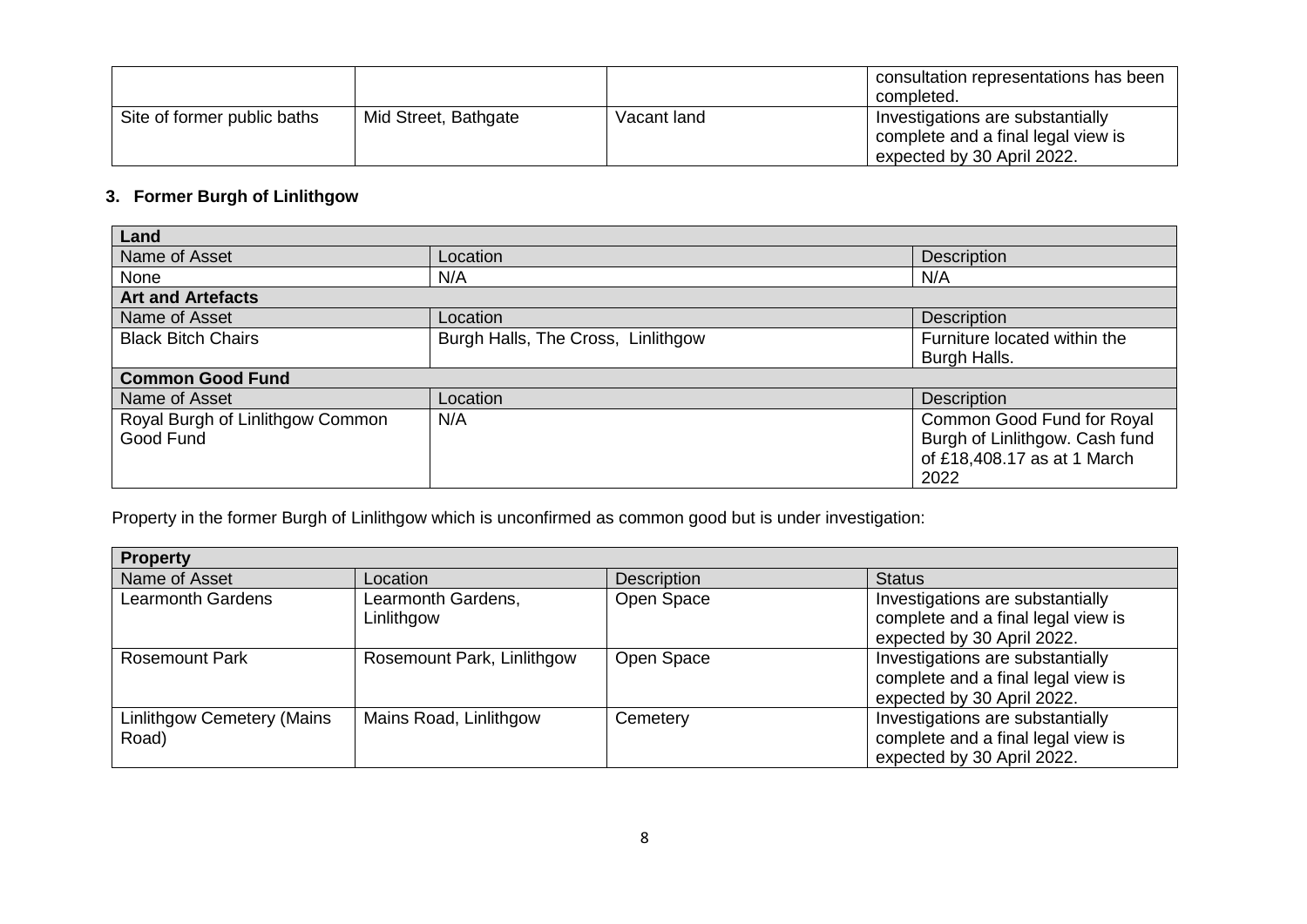| Douglas Park (at corner of<br>Mains Road and Moray<br>Drive)                      | Douglas Park, Linlithgow       | Open Space         | Further complex investigation is<br>required by the appointed external<br>solicitors and / or council officers and<br>a final legal view is expected by 31<br><b>August 2022.</b> |
|-----------------------------------------------------------------------------------|--------------------------------|--------------------|-----------------------------------------------------------------------------------------------------------------------------------------------------------------------------------|
| Burgh Halls and associated<br>land                                                | The Cross, Linlithgow          | <b>Burgh Halls</b> | Further complex investigation is<br>required by the appointed external<br>solicitors and / or council officers and<br>a final legal view is expected by 31<br>August 2022.        |
| Cemetery around St Michaels<br>Church                                             | The Cross, Linlithgow          | Open Space         | Further complex investigation is<br>required by the appointed external<br>solicitors and / or council officers and<br>a final legal view is expected by 31<br>August 2022.        |
| Tam Dalyell House<br>(Linlithgow Partnership<br>Centre)                           | High Street, Linlithgow        | <b>Offices</b>     | Further complex investigation is<br>required by the appointed external<br>solicitors and / or council officers and<br>a final legal view is expected by 31<br>August 2022.        |
| 89 - 91 High St (County<br>Buildings annex, previously<br>the British Linen Bank) | <b>High Street, Linlithgow</b> | <b>Offices</b>     | Investigations are substantially<br>complete and a final legal view is<br>expected by 30 April 2022.                                                                              |

# **4. Former Burgh of Whitburn**

| Land                     |          |                    |  |  |  |
|--------------------------|----------|--------------------|--|--|--|
| Name of Asset            | Location | Description        |  |  |  |
| None                     | N/A      | N/A                |  |  |  |
| <b>Art and Artefacts</b> |          |                    |  |  |  |
| Name of Asset            | Location | <b>Description</b> |  |  |  |
| None                     | N/A      | N/A                |  |  |  |
| <b>Common Good Fund</b>  |          |                    |  |  |  |
| Name of Asset            | Location | <b>Description</b> |  |  |  |
| None                     | N/A      | N/A                |  |  |  |